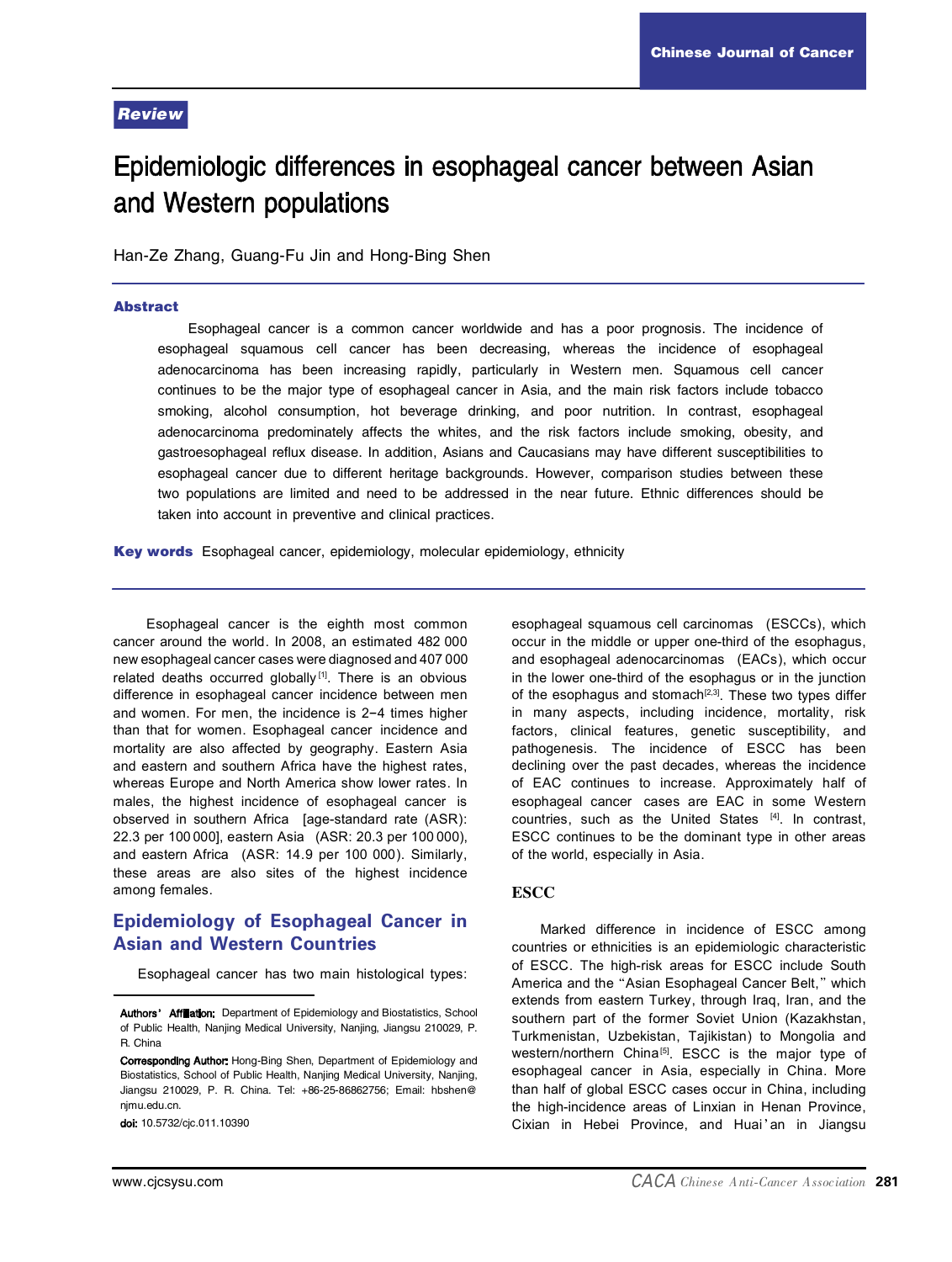Province<sup>[6-8]</sup>

ESCC incidence continues to decrease in the United States, partly because of the decrease in tobacco smoking and alcohol consumption<sup>[9]</sup>. More than 90% of ESCC cases are attributed to alcohol consumption and tobacco smoking in the United States. and other Western countries [10,11]. In Asia, ESCC incidence has declined in past decades because of socioeconomic level elevation and lifestyle modification, but ESCC is still a significant health burden  $[12]$ . Tobacco smoking and alcohol consumption are also the main risk factors for ESCC in Asia. ESCC risk has been reported to increase by 3- to 7-fold in current smokers $[12]$ . Other risk factors include drinking hot beverage, family cancer history  $[13]$ , poor nutrition such as lack of fruit and vegetables in the diet, mechanical injuries, and opium use, with estimated risk ratios (RR) or odds ratios (OR) up to  $2.5^{[14-17]}$ . In Linxian, China and Golestan, Iran, the incidence of ESCC is similar among males and females; however, in other regions across Asia, this trend is different: the incidence for males is higher than that for females $[18,19]$ . In these areas, the proportions of smokers and drinkers are very low for women<sup>[20]</sup>, suggesting a minor role of smoking and drinking in ESCC. It is likely that other risk factors may exist in these high-risk areas that account for the majority of ESCC cases, but the exact factors are still not well understood.

## **EAC**

The incidence of EAC is increasing in many countries. In the United States , it is rising more rapidly than any other cancer, causing EAC to be named as "an emerging disease"<sup>[21]</sup>. The incidence of EAC increased by approximately 6-fold from 1975 to 2000  $[21]$ . EAC incidence is also increasing in other developed areas and countries around the world, including the United Kingdom and Denmark<sup>[22,23]</sup>. In China, an increasing trend was also reported in both urban and rural areas<sup>[24]</sup>. Furthermore, EAC is often diagnosed at an advanced stage and has a 5-year survival rate of less than  $20\%^{[25]}$ .

The sharp increase of EAC incidence in the United States and other Western countries is due in part to the increasing prevalence of known risk factors such as being overweight or obese<sup>[26]</sup>. A meta-analysis including 14 studies showed that EAC risk increased by more than 2-fold in overweight and obese individuals [27]. Another major risk factor for EAC is gastroesophageal reflux disease, which is also increasing in frequency, and its sequela, Barrett's esophagus. One case-control study reported that among persons with recurrent that among persons gastroesophageal reflux disease, as compared with persons without such symptoms, the OR was 7.7 [95% confidence interval (CI), 5.3 to 11.4] for EAC  $P77$ . The increasing incidence of gastroesophageal reflux disease may be linked to changes in lifestyle and dietary habits. In Barrett's esophagus, the squamous epithelium damaged by reflux esophagitis is replaced by a metaplastic, columnar epithelium, which has a malignant predisposition<sup>[28]</sup>. Other suggested risk factors for EAC include family cancer history (OR =  $1.74$ )<sup>[29]</sup>. H. pylori infection is hypothesized to be protective against EAC because it reduces acidity in the stomach and thereby reduces esophageal damage from reflux<sup>[26]</sup>. In the past few decades in the United States, advances in sanitation and the widespread use of antibiotics have led to a decline in the prevalence of  $H$ . pylori colonization, which may be associated with the recent increase in EAC incidence. The increasing incidence of EAC in China may be due to increased tobacco consumption, which is another important risk factor for EAC<sup>[26]</sup>. In some areas in China, unhealthy diet, such as pickled vegetables and moldy or fermented foods , has been associated with increased risk of EAC [30] .

# Molecular Epidemiology of Esophageal Cancer in Asian and Western Countries

Environmental and behavioral factors may increase the risk of esophageal cancer. However, only a small fraction of individuals with risk factors ultimately develop esophageal cancer<sup>[31]</sup>. Therefore, genetic susceptibility may play an important role in esophageal cancer development. Immigrant epidemiology studies have supported that genetic factors are important components affecting esophageal cancer risk [32,33]. Single nucleotide polymorphisms (SNPs) are the most common genetic polymorphisms, accounting for a large proportion of genetic variations in the human genome [34]. SNPs may influence the risks, outcomes, and responses to particular therapeutic interventions of certain diseases. The identification of genetic markers for esophageal cancer may be useful for high-risk population screening, early detection, and predicting drug response/prognosis, thus allowing for early diagnosis and personalized medicine in the future.

#### Genome-wide association studies for esophageal cancer

Over last several years, genome-wide association studies have successfully identified hundreds of genetic polymorphisms reproducibly associated with diverse complex diseases and traits, including cancers [34]. Recently, four ESCC genome-wide association studies were reported, all of which were conducted in Asian populations (three in the Chinese Han population and one in a Japanese population  $[35-38]$ . The first genomewide association study of ESCC performed in Japanese individuals revealed two functional SNPs in alcohol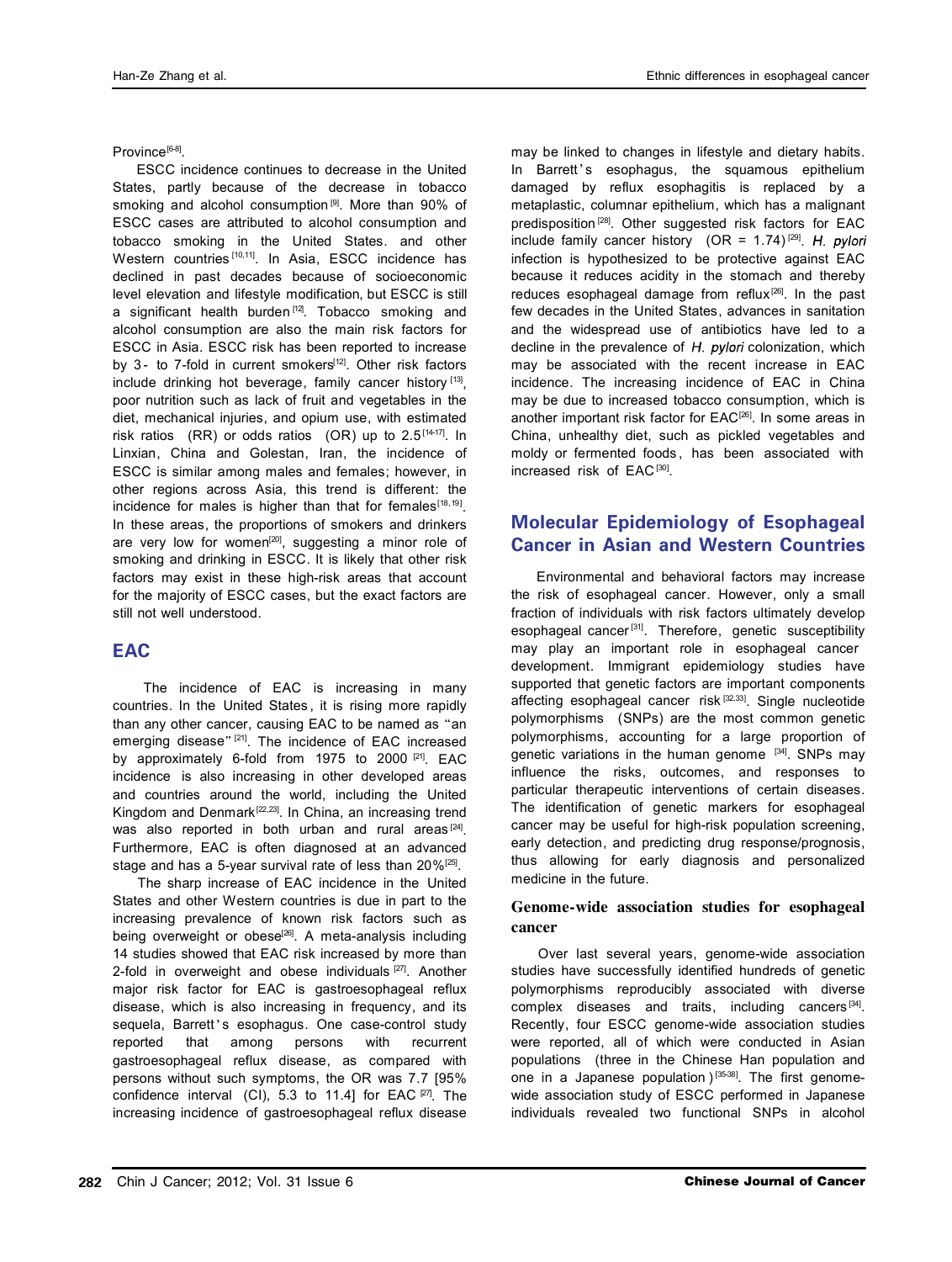dehydrogenase  $1B$  ( $ADH1B$ ) (rs1229984, OR = 1.79) and aldehyde dehydrogenase 2 family  $(ALDH2)$  (rs671, OR = 1.67), which encode metabolic enzymes for alcohol and carcinogens associated with altered ESCC risk. This study also reported gene-environmental interactions of rs671 with alcohol drinking and smoking, and found a similar link between SNP rs1229984 and alcohol drinking<sup>[35]</sup>. In 2010, two genome-wide association studies in Chinese populations identified two additional susceptibility loci [rs2274223 in phospholipase C, epsilon 1 ( $PLCE1$ ) and rs13042395 in chromosome 20 open reading frame ( $C20$ orf54)] for ESCC [36,37]. More recently, a larger genome-wide association study (2043 cases and 2063 controls) on ESCC performed in Chinese Han individuals revealed three new SNPs, rs10052657 in phosphodiesterase 4D ( $PDE4D$ ) (OR = 0.33), rs2014300 in runt-related transcription factor 1  $(RUNX1)$  (OR = 0.62), and  $rs10484761$  near to unc-5 homolog C (C. elegans)-like (  $UNC5CL$ ) (OR = 1.77), to be associated with ESCC risk at significant level<sup>[38]</sup>. This study reported that three variants (rs11066105, rs11066280, and rs2074356) in strong linkage disequilibrium on 12q24 conferred risk to ESCC in a gene-environmental interaction manner, with increased risk in tobacco and alcohol users<sup>[38]</sup>. Despite the increasing use of genomewide association studies, none has been reported for esophageal cancer in Western populations or for EAC in Asian or Western populations.

#### Genetic susceptibility for ESCC

The tumorigenesis of esophageal squamous cells involves genes that encode regulators of diverse cellular processes, including alcohol metabolism [e.g., ALDH2] and alcohol dehydrogenase  $2$   $(ADH2)$ ], folate metabolism [e.g., thymidylate synthase (TS) and methylenetetrahydrofolate reductase (MTHFR)], DNA repair [e.g., X-ray repair complementing defective repair in Chinese hamster cells  $1$  (*XRCC1*), xeroderma pigmentosum, complementation group  $C$  (*XPC*), and xeroderma pigmentosum  $D$  ( $XPD$ )], cell cycle control [e. q., tumor protein  $p53$  (TP53) and cyclin D1 ( $CCND1$ )], apoptosis (e.g.,  $FAS$ ), inflammation [e.g., cytochrome c oxidase subunit II  $(COX2)$ ], and carcinogen metabolism. These genes also include those encoding phase I enzymes (e.g.,  $CYP$  genes) and phase II enzymes (e.g., GST genes) that contribute to either carcinogen activation or detoxification<sup>[39,40]</sup>. In the past decade, dozens of genetic variants of these genes were identified via candidate gene approaches to be associated with ESCC [39,40] . Notably, the majority of these molecular epidemiologic studies have been conducted in Asian countries, such as China and Japan, because of the high ESCC incidence there. Studies in Western populations are relatively rare.

### Genetic susceptibility for EAC

In contrast to ESCC, there have been only limited studies focused on EAC susceptibility. However, with the increasing incidence of EAC, epidemiologists and other researchers have started to better investigate this type of esophageal cancer , primarily in North American and European populations. In these studies, variants of genes encoding phase I and II enzymes [e.g., glutathione S-transferase theta 1  $(GSTT1)$ , glutathione S-transferase pi 1 (GSTP1), and glutathione S-transferase mu 3 ( $GSTM3$ )], DNA repair genes [e.g.,  $XRCC1$ , excision repair cross-complementing rodent repair deficiency, complementation group 1 ( $E R C C 1$ ),  $X P C$ , and XPD], and cell cycle control (e.g., TP53, TP73, and  $CCND1$ )<sup>[39,40]</sup> were linked to EAC susceptibility. SNPs in other genes, such as the vascular endothelial growth factor ( $VEGF$ ) gene<sup>[41]</sup>, were also reported to be associated with susceptibility for EAC in Western populations. The association studies for EAC in Asian population are scarce. The only study conducted in an Indian population revealed that GSTM3 polymorphism might modulate the risk of EAC  $[42]$ , but the sample size was very small.

# Prognosis and Survival of Patients with Esophageal Cancer

Current treatments for esophageal cancer mainly include surgery, chemotherapy, radiotherapy, or a combination of these modalities. The location and size of the tumor, presence or absence of metastases, cell type, and patient goals are all factors for formulating a treatment plan. Nevertheless, after reviewing the literature, Wong et al.<sup>[43]</sup> reported that the combination of chemotherapy and radiotherapy before surgery provides more benefit than radiotherapy or chemotherapy alone for localized disease.

There are substantial differences in the clinical features and prognosis of ESCC and EAC. Compared to those with ESCC, patients with EAC may have more advanced tumors, as well as a higher percentage of invaded lymph nodes, shorter time until resumption of feeding, shorter hospital stay, higher diffuse recurrence rate, and lower incidence of tobacco-related second primary tumors [44]. In addition, some studies have also reported that ESCC is less likely to have early regional lymph node dissemination and distant relapse than EAC [4446]. For clinical therapy, radiotherapy alone has been used for inoperable squamous cell carcinomas in the past; however, it showed little effect on the relatively radioinsensitive adenocarcinomas<sup>[47]</sup>. On the contrary, patients with EAC benefit more from neoadjuvant chemotherapy than do those with ESCC. In summary, different clinical and histological characteristics between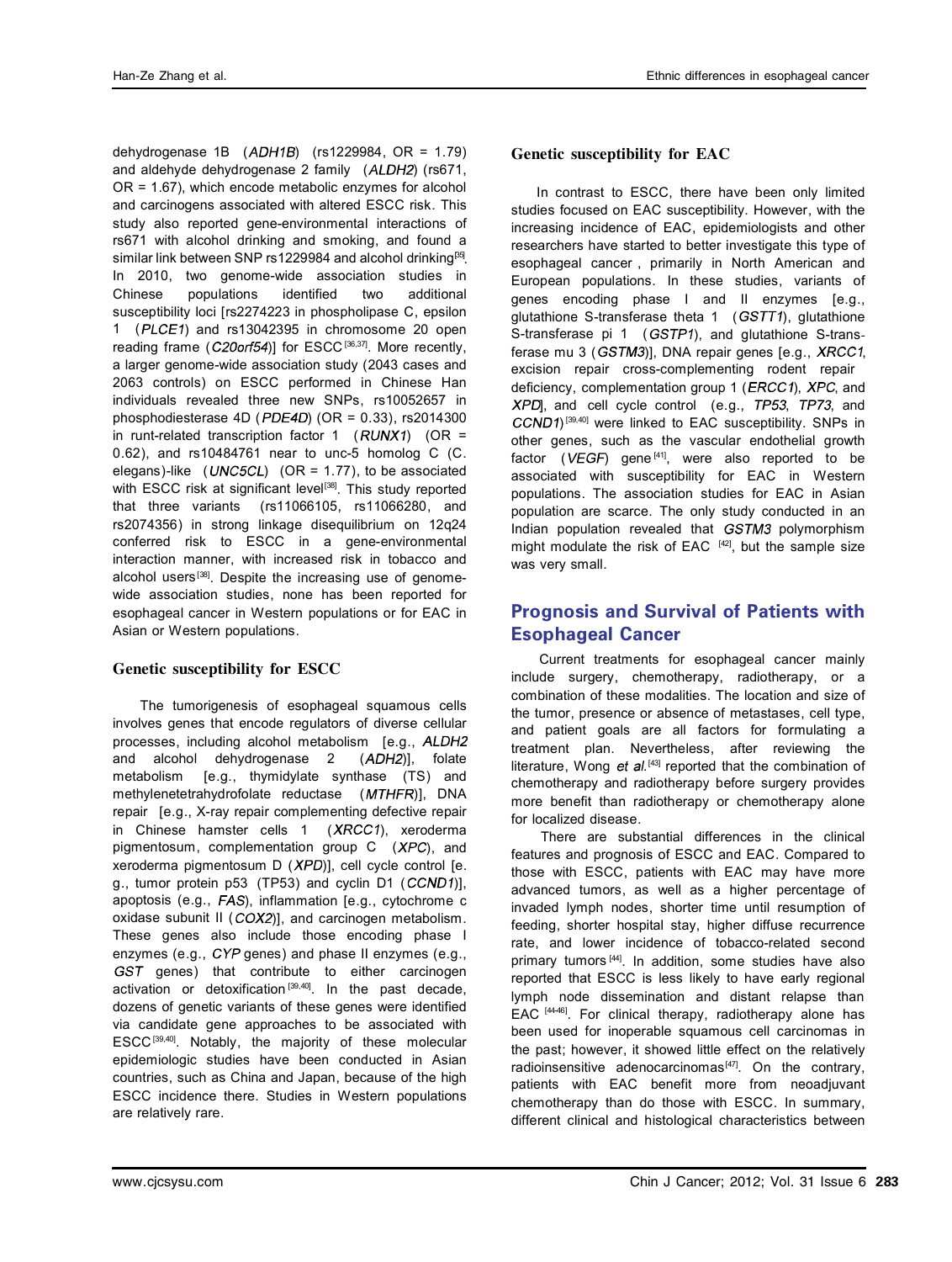ESCC and EAC justify a differential therapeutic approach and result in distinct clinical outcomes.

Despite the improvement of local treatments, surgery, chemotherapy, radiotherapy, and combined modalities, the overall survival rate for patients with esophageal cancer is still very low, with a range of 10% to 15% [48]. Several epidemiologic studies suggested that gender may be an intervening factor for esophageal cancer: women with esophageal cancer tend to have a better prognosis than do men<sup>[49]</sup>. However, patients with the same clinical features and treatments may have different clinical outcomes, indicating genetic variants may play an important role in esophageal cancer prognosis. Researchers sought to use personal genetic information in combination with clinical information to provide patients with esophageal cancer the best personalized supportive care and therapy. Similar to studies on esophageal cancer risk, studies on esophageal cancer prognosis can also be divided into two types by using histology and ethnicity: associations between SNPs and ESCC prognosis in Asian populations and associations between SNPs and EAC prognosis in Western populations. On one hand, SNPs from different pathways, including the xenobiotic metabolism pathway (e.g.,  $GSTT1$  and  $GSTM1$ )<sup>[50,51]</sup> and the folate pathway (e.g.,  $TS$  and  $MTHFR$ )  $[52-54]$ , have been reported to influence the outcome of ESCC in Asian populations, such as Chinese and Japanese. Researchers also found that genetic variants in MTHFR, TS, and 5-methyltetrahydrofolate-homocysteine methyltransferase  $(MTR)$  might contribute to ESCC

## **References**

- [1] Jemal A, Bray F, Center MM, et al. Global cancer statistics.<br>CA Cancer J Clin, 2011,61:69-90.
- [2] Jemal A, Center MM, Desantis C, et al. Global patterns of cancer incidence and mortality rates and trends. Cancer a, Cancer M, Desamtis C, et al. Global patterns of cancer
- 咱3暂 Epidemiol Biomarkers Prev, 2010,19:1893-1907. Fritz A, Percy C, Jack A, et al. International classification of diseases for oncology. 3rd edition. Geneva: World Health Organization, 2000.<br>Brown LM, Devesa SS. Epidemiologic trends in esophageal
- [4] and gastric cancer in the United States. Surg Oncol Clin N
- Am, 2002,11:235-256.<br>[5] Reed PI, Johnston BJ. The changing incidence of oesophageal
- cancer. Endoscopy, 1993,25:606–608.<br>[6] Tran GD, Sun XD, Abnet CC, et al. Prospective study of risk
- $[7]$ factors for esophageal and gastric cancers in the Linxian<br>general population trial cohort in China. Int J Cancer, 2005,113:<br>456–463.<br>Muñoz N, Crespi M, Grassi A, et al. Precursor lesions of<br>oesophageal cancer in high-risk
- [8] Blot WJ, Li JY, Taylor PR, et al. The Linxian trials: mortality rates by vitamin-mineral intervention group. Am J Clin Nutr, 1995,62:1424S-1426S.

prognosis in German populations<sup>[55]</sup>. On the other hand, for EAC prognosis, DNA repair pathways (e.g.,  $XRCC1$ ) have received much attention because cisplatin is routinely used in EAC chemotherapy<sup>[56]</sup>. The association between EAC outcomes and polymorphic variants on other pathways, including the inflammatory pathway [e.g., interleukin 1 beta ( $|L1B|$ ) and interleukin 6 ( $|L6|$ ]<sup>[55]</sup> and the folate pathway (e.g., TS and  $MTHFR$ )<sup>[54,56]</sup>, have also been evaluated in Western populations. However, knowledge regarding genetic variants and esophageal cancer prognosis is still limited.

## **Conclusions**

In terms of traditional epidemiology (incidence, demographics, histology, and risk factors) and molecular epidemiology (genetic susceptibility and sensitivity to treatments), esophageal cancer has distinct characteristics in Asian and Western populations. The ethnic and histological differences should be considered in future studies and clinical practices. Hence, Asian studies should focus more attention on EAC. Future molecular epidemiologic studies would be helpful in identifying high-risk populations, performing early screening and diagnosis, and guiding clinically personalized therapy for esophageal cancer.

Received: 2011-10-12; revised: 2012-02-15; accepted: 2012-03-03.

- [9] Cook MB, Chow WH, Devesa SS. Oesophageal cancer incidence in the United States by race, sex, and histologic
- type, 1977–2005. Br J Cancer, 2009,101:855–859.<br>[10] Sankaranarayanan R, Swaminathan R, Brenner H, et al. Cancer survival in Africa, Asia, and Central America: a population-
- 咱11暂 based study. Lancet Oncol, 2010,11:165-173. Coleman MP, Quaresma M, Berrino F, et al. Cancer survival in five continents: a worldwide population-based study
- 咱12暂 (CONCORD). Lancet Oncol, 2008,9:730-756. Kamangar F, Chow WH, Abnet CC, et al. Environmental 咱13暂 causes of esophageal cancer. Gastroenterol Clin North Am, 2009,38:27-57, vii. Tran GD, Sun XD, Abnet CC et al. Prospective study of risk
- factors for esophageal and gastric cancers in the Linxian general population trial cohort in China. Int J Cancer, 2005,113: 456-463.
- [14] Islami F, Boffetta P, Ren JS, et al. High-temperature beverages and foods and esophageal cancer risk-a systematic review. Int J Cancer, 2009,125:491-524.
- [15] Islami F, Pourshams A, Nasrollahzadeh D, et al. Tea drinking habits and oesophageal cancer in a high risk area in northern Iran: population based case-control study. BMJ, 2009,338: b929.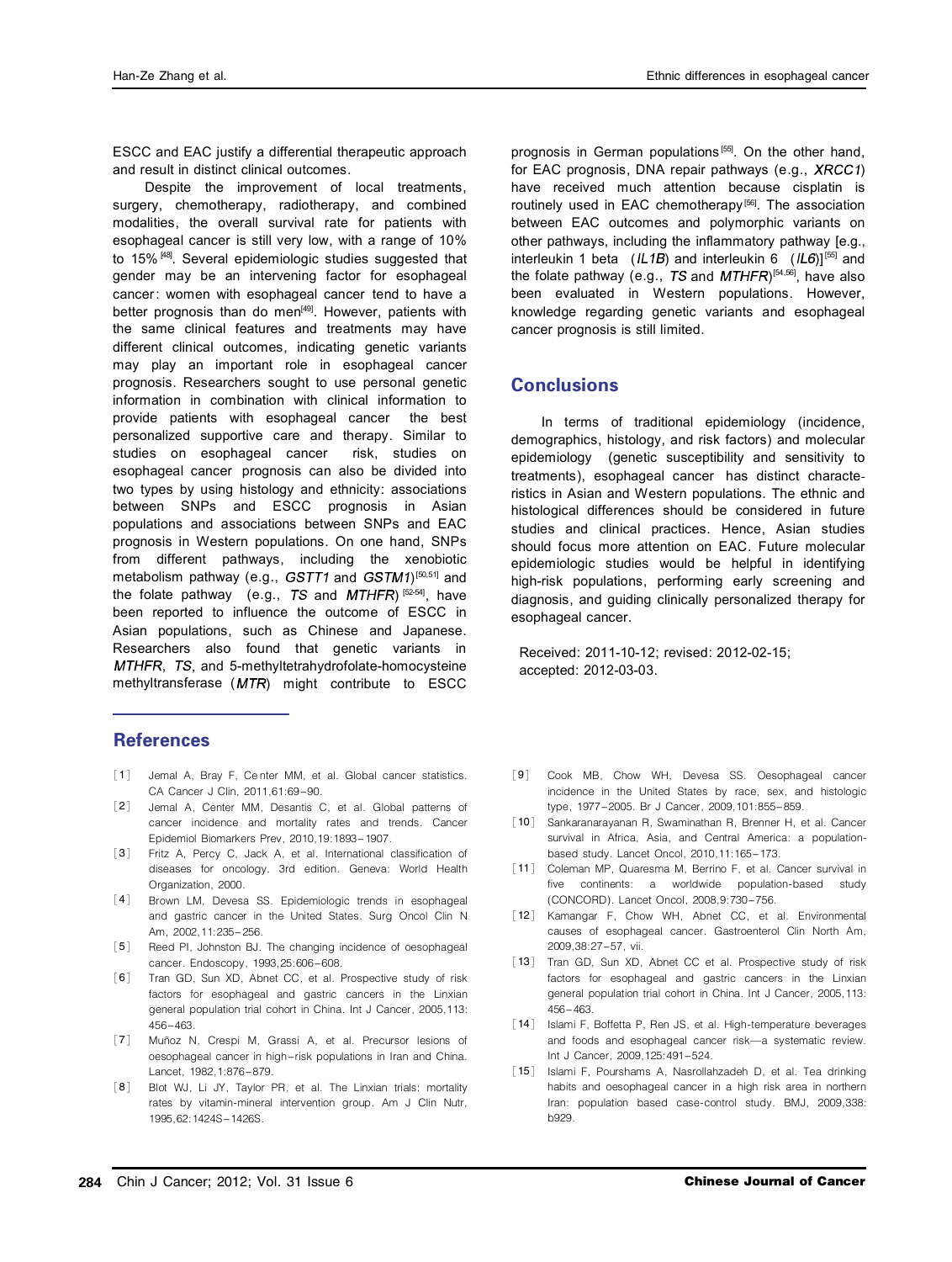- [16] Fan Y, Yuan JM, Wang R, et al. Alcohol, tobacco, and diet in relation to esophageal cancer: the Shanghai cohort study. Nutr
- 咱17暂 Cancer, 2008,60:354-363. Nasrollahzadeh D, Kamangar F, Aghcheli K, et al. Opium, tobacco, and alcohol use in relation to oesophageal squamous<br>cell carcinoma in a high-risk area of Iran. Br J Cancer,<br>2008,98:1857–1863.<br>Sankaranarayanan R, Black RJ, Parkin DM. Cancer survival in<br>developing countries. Lyo
- [18] Sankaranarayanan R, Black RJ, Parkin DM. Cancer survival in
- [19] Sant M. Allemani C. Santaquilani M. et al. EUROCARE-4.
- 咱20暂 and commentary. Eur <sup>J</sup> Cancer, 2009,45:931-991. Mandel JS, Bond JH, Church TR, et al. Reducing mortality from colorectal cancer by screening for fecal occult blood. Minnesota Colon Cancer Control Study. N Engl J Med, 1993,328:1365-1371.
- [21] Pohl H. Welch HG. The role of overdiagnosis and reclassification in the marked increase of esophageal
- 咱22暂 adenocarcinoma incidence. Natl Cancer Inst, 2005,97:142-146. Lepage C, Rachet B, Jooste V, et al. Continuing rapid increase in esophageal adenocarcinoma in England and Wales. Am J
- 咱23暂 Gastroenterol, 2008,103:2694-2699. Post PN, Siersema PD, Van Dekken H. Rising incidence of clinically evident Barrett's oesophagus in the Netherlands: a nation-wide registry of pathology reports. Scand J
- $[24]$  F Gastroenterol, 2007,42:17–22.<br>Fan YJ, Song X, Li JL, et al. Esophageal and gastric cardia<br>cancers on 4238 Chinese patients residing in municipal and rural regions: a histopathological comparison during 24-year<br>period. World J Surg, 2008,32:1980–1988.<br>Holmes,R.S, Vaughan TL. Epidemiology and pathogenesis of<br>esophageal cancer. Semin Radiat Oncol, 2007,17:2–9.<br>Kubo A, Cor
- $[25]$   $\vdash$
- [26] Kubo A, Corley DA. Body mass index and adenocarcinomas of the esophagus or gastric cardia: a systematic review and meta-analysis. Cancer Epidemiol Biomarkers Prev, 2006,15:<br>872–878.<br>Lagergren J, Bergstrom R, Lindgren A, et al. Symptomatic<br>gastroesophageal reflux as a risk factor for esophageal
- [27] Lagergren J, Bergstrom R, Lindgren A, et al. Symptomatic
- adenocarcinoma. N Engl J Med, 1999,340:825–831.<br>[28] Spechler SJ. Clinical practice. Barrett's esophagus. N Engl J
- $[29]$  D Med, 2002,346:836–842.<br>Dhillon PK, Farrow DC, Vaughan TL et al. Family history of<br>cancer and risk of esophageal and gastric cancers in the United States. Int J Cancer, 2001,93:148-152.
- [30] Islami F, Ren JS, Taylor PR, et al. Pickled vegetables and the
- [31] Maley CC, Reid BJ. Natural selection in neoplastic progression risk of oesophageal cancer: a meta-analysis. Br J Cancer,<br>2009,101:1641-1647.<br>[31] Maley CC, Reid BJ. Natural selection in neoplastic progression<br>of Barrett's esophagus. Semin Cancer Biol, 2005,15: 474-483.<br>[32] Stellman S
- to New York City. Comparison with Chinese in Tianjin and with
- United States-born whites. Cancer, 1994,73:1270–1275.<br>[33] Gomez SL, Le GM, Clarke CA, et al. Cancer incidence patterns in Koreans in the US and in Kangwha, South Korea.<br>Cancer Causes Control, 2003,14:167–174.<br>[34] Manolio TA. Genomewide association studies and assessment
- 
- [35] Cui R, Kamatani Y, Takahashi A, et al. Functional variants in of the risk of disease. N Engl J Med, 2010,363:166-176.<br>Cui R, Kamatani Y, Takahashi A, et al. Functional variants in<br>ADH1B and ALDH2 coupled with alcohol a smoking<br>synergistically enhance esophageal cancer risk. Gastroent
- logy, 2009,137:1768-1775.<br>[36] Wang LD, Zhou FY, Li XM, et al. Genome-wide association

咱37暂 study of esophageal squamous cell carcinoma in Chinese subjects identifes susceptibility loci at PLCE1 and C20orf54. Nat Genet, 2010,42:759-763. Abnet CC, Freedman ND, Hu N, et al. A shared susceptibility

- locus in PLCE1 at 10q23 for gastric adenocarcinoma and esophageal squamous cell carcinoma. Nat Genet, 2010,42:  $764-767$ .
- [38] Wu C, Hu Z, He Z, et al. Genome-wide association study squamous-cell carcinoma in Chinese populations. Nat Genet,<br>2011,43:679-684.<br>[39] Cheung WY, Liu G. Genetic variations in esophageal cancer identifies three new susceptibility loci for esophageal
- risk and prognosis. Gastroenterol Clin North Am, 2009,38:75-<br>91.<br>[40] Hiyama T, Yoshihara M, Tanaka S, et al. Genetic polymor-
- 
- $[41]$   $\vert$ phisms and esophageal cancer risk. Int J Cancer, 2007,121:<br>1643–1658.<br>Liu CY, Wu MC, Chen F, et al. A Large-scale genetic<br>association study of esophageal adenocarcinoma risk.<br>Carcinogenesis, 2010,31:1259–1263.<br>Jain M, Kuma
- [42] Jain M, Kumar S, Lal P, et al. Role of GSTM3 polymorphism in the risk of developing esophageal cancer. Cancer Epidemiol
- 咱43暂 Biomarkers Prev, 2007,16:178-181. Wong R, Malthaner R. Combined chemotherapy and radiotherapy (without surgery) compared with radiotherapy
- $[44]$  | alone in localized carcinoma of the esophagus. Cochrane<br>Database Syst Rev, 2003:CD002092.<br>Mariette C, Finzi L, Piessen G, et al. Esophageal carcinoma:<br>prognostic differences between squamous cell carcinoma and
- [45] Siewert JR, Ott K. Are squamous and adenocarcinomas of the adenocarcinoma. World J Surg, 2005, 29:39–45.<br>Siewert JR, Ott K. Are squamous and adenocarcinomas of the esophagus the same disease? Semin Radiat Oncol, 2007, 17:<br>38–44
- [46] Siewert JR, Stein HJ, Feith M, et al. Histologic tumor type is an 咱47暂 lessons from more than 1000 consecutive resections at a single center in the Western world. Ann Surg, 2001,234:360-367. Whiteman DC, Sadeghi S, Pandeya N, et al. Combined effects independent prognostic parameter in esophageal cancer:
- of obesity, acid reflux and smoking on the risk of
- 咱48暂 adenocarcinomas of the oesophagus. Gut, 2008, 57:173-180. Crane SJ, Locke GR 3rd, Harmsen WS, et al. Survival trends in patients with gastric and esophageal adenocarcinomas: a<br>population-based study. Mayo Clin Proc, 2008,83:1087-1094.<br>[49] Shimada Y, Imamura M, Watanabe G, et al. Prognostic factors
- of oesophageal squamous cell carcinoma from the perspective<br>of molecular biology. Br J Cancer, 1999,80:1281–12888.<br>Okuno T, Tamura T, Yamamori M, et al. Favorable genetic<br>polymorphisms predictive of clinical outcome of che
- $[50]$  ( radiotherapy for stage II/III esophageal squamous cell
- 咱51暂 carcinoma in Japanese. Am J Clin Oncol, 2007,30:252-257. Lee JM, Wu MT, Lee YC, et al. Association of GSTP1 polymorphism and survival for esophageal cancer. Clin Cancer Res, 2005,11:4749-4753. Zhang J, Cui Y, Kuang G, et al. Association of the thymidylate synthase polymorphisms with esophageal squamous cell
- [52] Zhang J, Cui Y, Kuang G, et al. Association of the thymidylate carcinoma and gastric cardiac adenocarcinoma. Carcino-
- [53] Sarbia M, Stahl M, von Weyhern C, et al. The prognostic genesis, 2004, 25: 2479-2485.<br>
Sarbia M, Stahl M, von Weyhern C, et al. The prognostic<br>

significance of genetic polymorphisms (methylenetetrahydrofolate reductase C677 T, methionine synthase A2756 G, thymidilate synthase tandem repeat polymorphism) in multimodally treated oesophageal squamous cell carcinoma. Br J Cancer, 2006,94:203-207.